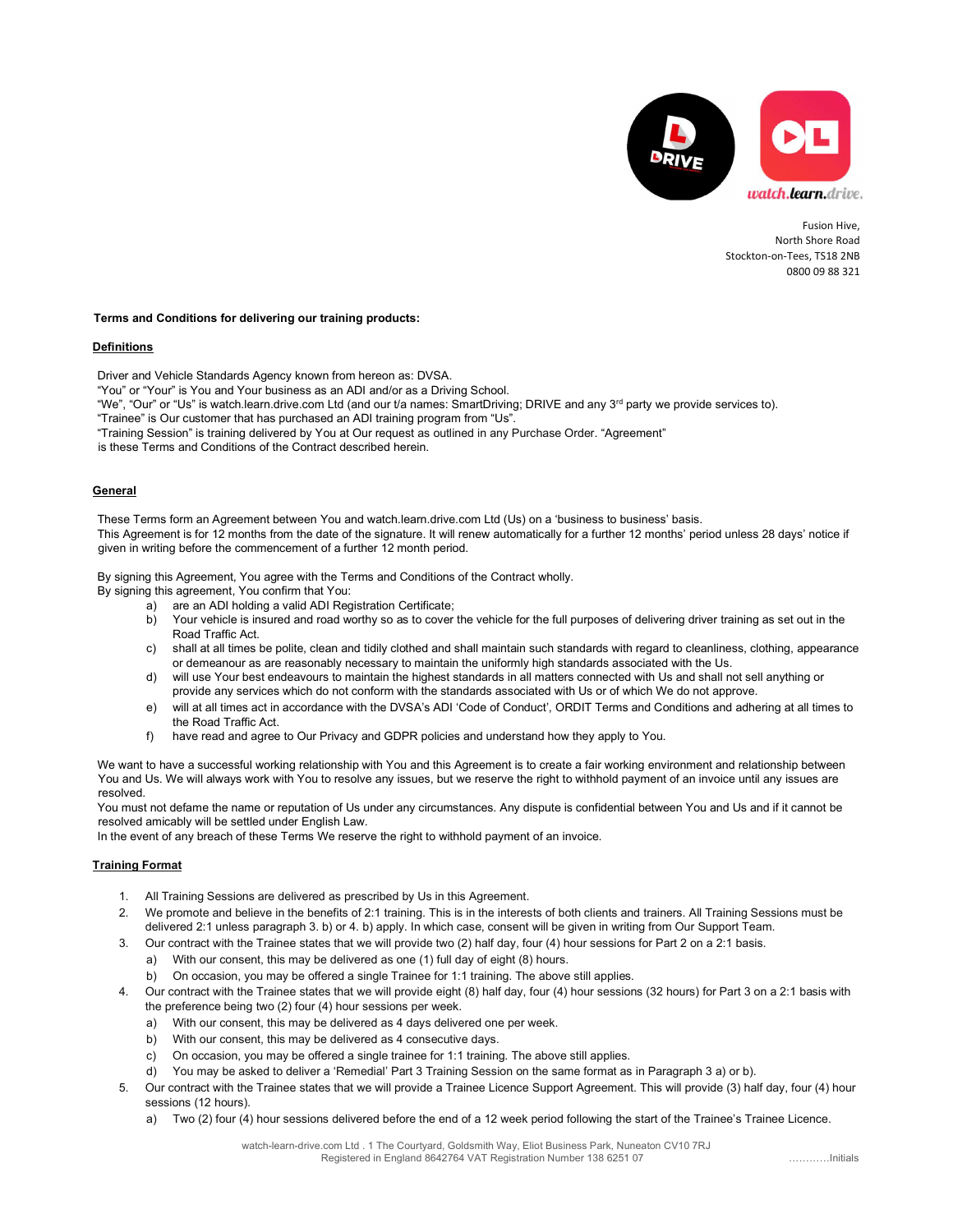- b) The remaining four (4) hour session to be delivered approximately 14 days (2 weeks) prior to the first attempt of the Part 3 Test.
- c) If required, following a test fail (or as requested by us), a further four (4) hour session will be delivered upon request in writing from Our Support Team.
- 6. We would expect a four (4) hour session to include one (1), fifteen (15) minute 'comfort break' or as required.
- 7. We would expect an eight (8) hour training day to start at 9 am and end at 5:30 pm including a half hour break for lunch. We would expect one (1), fifteen (15) minute 'comfort break' in each four (4) hour period or as required.

# Arranging Training

- 8. You will be emailed and SMS from Our Support Team with details of the session and details of the Trainee(s).
- 9. We would request that Training is scheduled for a date as soon as possible (We expect that 2 weeks is reasonable) but appreciate weekly variations in availability may occur.
- 10. Having identified suitable training dates in your diary, We would expect You to make contact with the trainee(s) via telephone within 24 hours of receiving the email/SMS from Us.
- 11. If for any reason You do not want or are unable to do the training (including scheduling issues as per Paragraph 9), please inform Us within 24 hours so we can make alternative arrangements.
- 12. If you are having difficulty in contacting any Trainee, please inform Us within 24 hours so we can follow up.
- 13. As per Our contract, Trainee(s) are expecting to receive what is outlined in Paragraphs 1. to 7, above.
- 14. As per Our contract, We expect Our Trainee(s) to travel to a location to meet You for training. Trainee(s) are expecting to be trained at, or as close to, a local ADI Part 2/3 test centre. (Where restrictions on parking or access apply, a suitable meeting place close by is acceptable).
- 15. Once training is discussed and confirmed, please arrange dates and times immediately via our CRM portal so that all parties receive confirmation in writing.
- 16. Trainee(s) will be asked to confirm dates via the CRM portal. Once Trainee(s) confirm the dates, We will issue a Purchase Order Number (PON). The PON forms a 'one-off' contract between You and Us for the delivery of the Training Session as outlined in the Purchase Order. Trainee(s) will be prompted every three (3) days until they either confirm or decline dates. If You do not receive a PRN after 7 days of arranging the training, please immediately contact Our Support Team.
- 17. Please ensure you follow up any communications with Our Trainee(s) in writing by sending an email via our CRM portal.
- 18. Please inform Us immediately of any issues regarding the delivery of the training including cancelations, rescheduling or non-attendance in writing to Our Support Team. In any matter of urgency, please call 0800 09 88 321 opt 2.

### Delivery of Training

- 19. Training must be delivered in your training vehicle unless expressly requested by the Trainee(s) to be delivered in their vehicle. Consent must be requested in writing from Our Support Team.
- 20. Trainee(s) cannot 'borrow' days from any Part 3 allocation in order to 'top-up' Part 2 Training (or vice-versa).
- 21. If a Trainee(s) contacts You directly for training, please refer them to Us and Our Support Team. Under NO circumstances must You arrange or deliver training without our written consent as per Paragraphs 8-18. Any training arranged/delivered in this instance will NOT be paid for.
- 22. We ask Our Trainees to give You and Us 14 days' notice of cancellation in writing. We will make all efforts possible to relay this information to You. The Trainee(s) will forfeit any entitlement if this is not the case, but we will honour the PO.
- 23. We ask that You give Us and Our Trainee(s) 14 days' notice of cancellation in writing. If in exceptional circumstances You do not, we expect You honour the PO at a later date.
- 24. We insist that you ONLY use Our Visual Teaching Systems (VTS) as training aids.

### Upon Completion of Training

- 25. Please ensure you mark the Trainee(s)' competencies and actions in the online Training Session Reports (TSR) portal in the presence of the Trainee(s). This is to ensure their understanding and agreement of any points made.
- 26. Please ensure you encourage the Trainee(s) to complete the TSR paperwork and reflective sheets and upload the images to the TSR Online portal.
- 27. If you are not able to access the TRS online (due to poor internet signal etc), please submit to TSR Online as soon as is practically possible.
- 28. If You feel that a Trainee is not ready for test, You must make note of this on the TSR.
- 29. If a Trainee needs or requests any extra training over and above that which is stipulated in Paragraphs 3 to 5 above, You are permitted to sell extra training directly, please inform us immediately in writing to Our Support Team. As this would not be included in any Course purchased from us, it must be made clear to the Trainee that the agreement is with You and not with Us - this is under a separate agreement between You and the Trainee.
- 30. If you offer Your car for test, this will be under a separate agreement between You and the Trainee(s). We do not include test fees or the use of a car for tests in our Course Fees.
- 31. Whilst we experience very few issues, please direct any questions, concerns or issues from the Trainee(s) to Our Support Team.

### Payment Terms and Invoicing

- 32. We will pay £252 per eight (8) hour session of training.
- 33. Invoices will be paid by BACS (unless agreed otherwise). Please allow up to 28 days following submission of an invoice.
- 34. If You have/are asked to travel a sizeable distance in order to conduct the training, We will consider extra funds, but this must be agreed in writing before the booking/commencement of training.